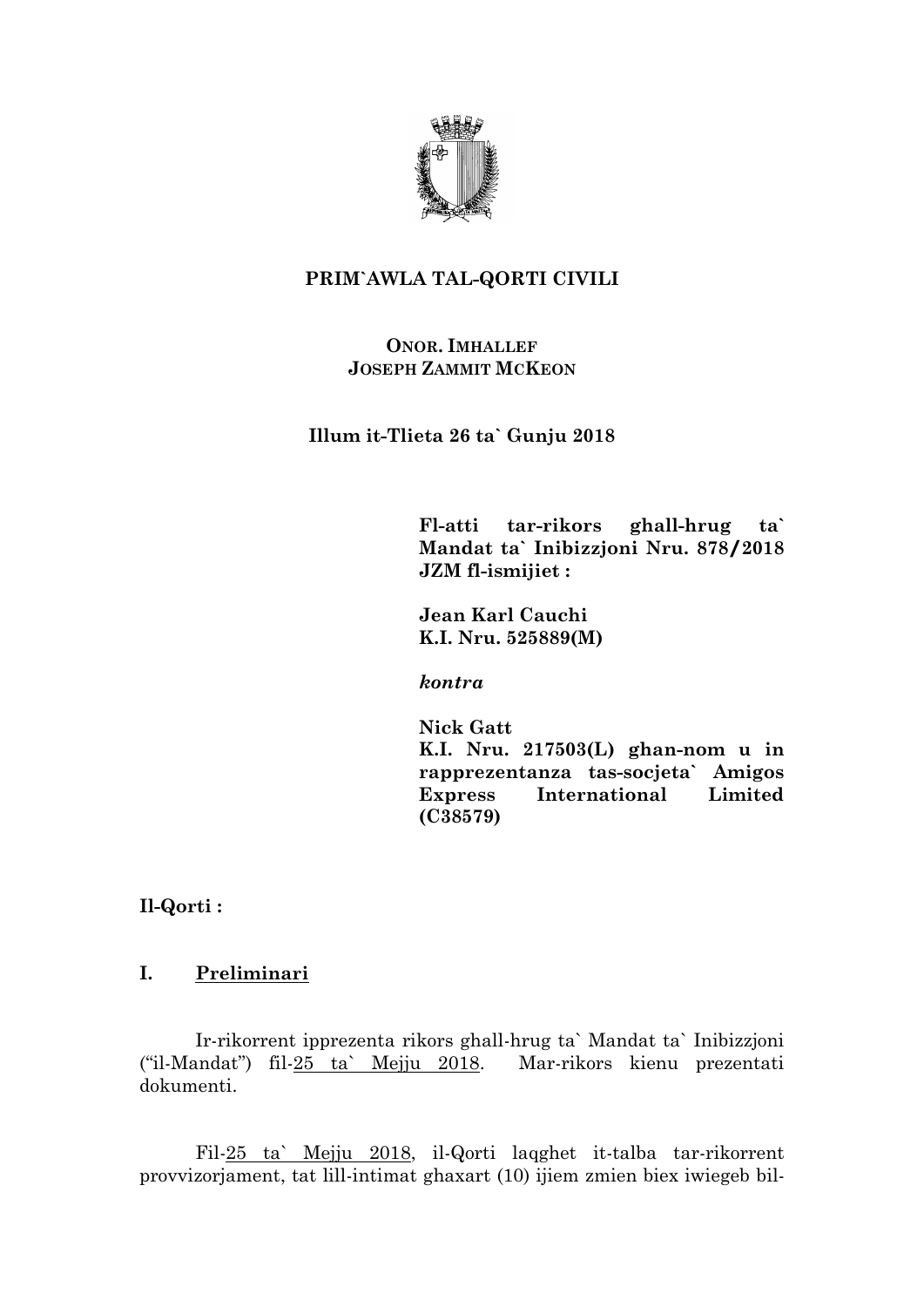miktub, u appuntat ir-rikors ghas-smigh ghall-udjenza ta` nhar it-Tlieta 12 ta` Gunju 2018 fil-12.15 p.m.

Ghalkemm jidher illi kien hemm notifika fl-4 ta` Gunju 2018 (ara tergo ta` fol 48) dik in-notifika kienet zbaljata ghaliex kien notifikat lavukat tar-rikorrent. L-izball ma kien ta` hadd hlief tal-prokuratur legali tar-rikorrent. Ghalhekk sejra tqis ghall-fini ta` notifika tal-intimat id-data tal-1 ta` Gunju 2018, li hija d-data tal-presentata tar-risposta millintimat.

Rat ir-risposta tal-intimat, flimkien mad-dokumenti li kienu annessi.

Semghet is-sottomissjonijiet tad-difensuri tal-partijiet waqt ludjenza tat-12 ta` Gunju 2018.

Rat illi r-rikors thalla ghal provvediment kamerali.

Dan huwa l-provvediment.

### **II. Ir-ragunijiet tal-partijiet**

#### **1. Ir-rikorrent**

**Fil-qosor**, ir-rikorrent ighid illi huwa *kera* minghand l-intimat noe l-istabbiliment kummercjali bl-isem "Amigos" fix-Xatt ta` Ta` Xbiex skont skrittura tal-21 ta` Gunju 2017. Ighid illi fil-fond huwa ghamel xogholijiet u dahhal *stock* li jammontaw ghall-figura ta` madwar €125,000. Ighid li minkejja li ghamel dik in-nefqa kollha, qed jibza` li l-intimat noe sejjer item il-ftehim ta` bejniethom bil-konsegwenza li jibghatu `l barra, u jiehu lura l-fond billi jbiddel is-serraturi. Jishaq li huwa qaghad mal-ftehim li ghandu mal-intimat noe.

#### **2. L-intimat**

**Fil-qosor**. L-intimat noe jikkontesta l-fondatezza tat-talba tarrikorrent u tar-ragunijiet li fuqhom hija msejsa. Jinghad illi r-rikorrent mhux biss jiggestixxi l-istabbiliment "Amigos", li tieghu l-intimat huwa lproprjetarju, izda ghal xi zmien kien ukoll *manager* ta` fond iehor adjacenti u cioe` r-ristorant tal-Waterpolo Club ta` Ta` Xbiex. Skont l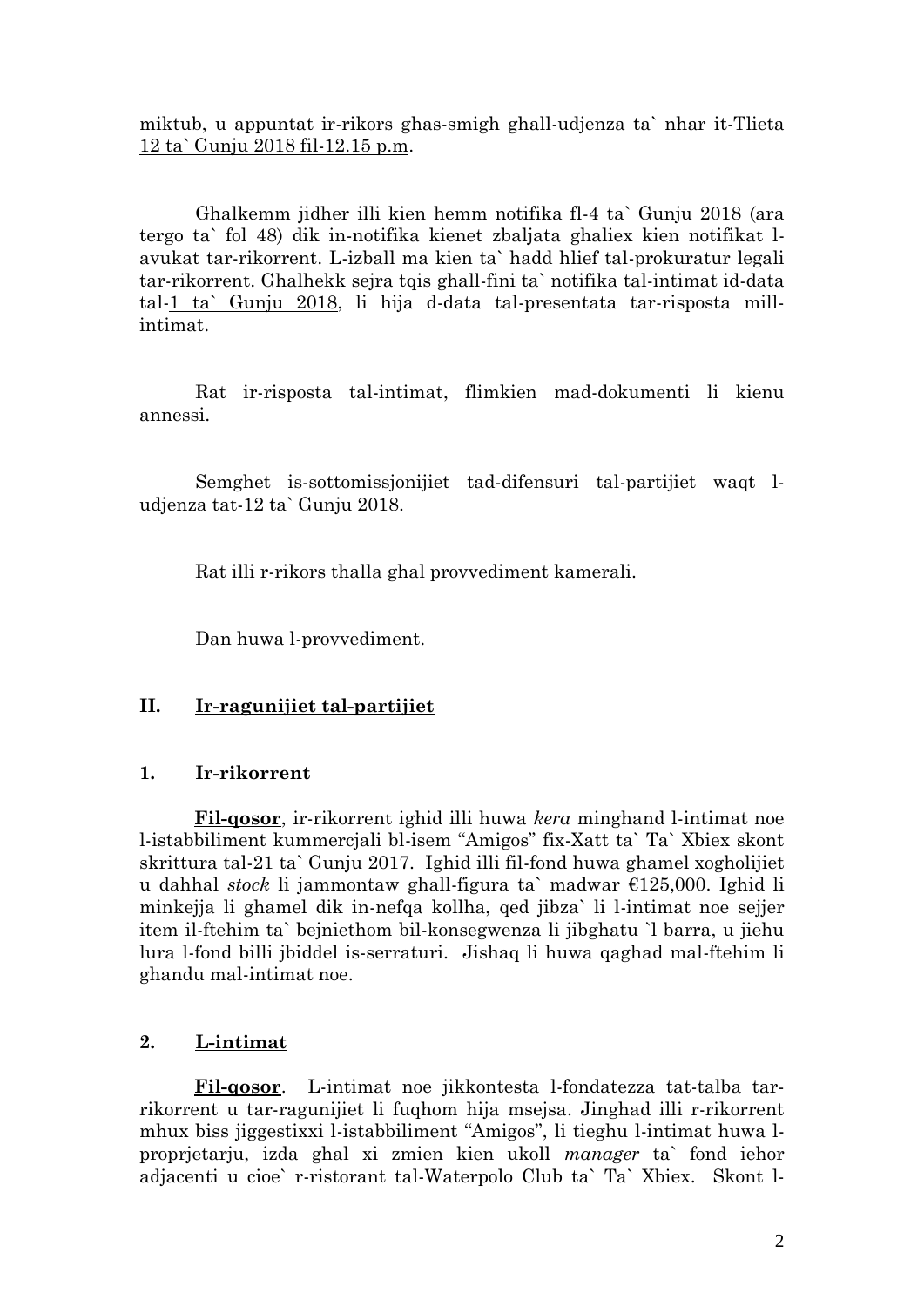intimat, ir-rikorrent inqabad *in flagrante* jikkommetti misappropriazzjoni ta` flus mir-ristorant tal-Waterpolo Club, u ghalhekk l-impjieg tieghu bhala *manager* ta` dak ir-restaurant kien terminat. In segwitu kien terminat il-kuntratt l-iehor. Abbazi ta` dan kollu, ma hemmx lok ghallhrug tal-Mandat.

#### **III. Fatti**

Kien esebit kuntratt datat 21 ta` Gunju 2017.

Fost id-diversi pattijiet, tirrizulta l-klawsola 14.

Tghid hekk :-

*…*

a) *"Save as otherwise provided in this agreement, the failure by the lessee to observe or perform any other covenant, condition or provision of this lease to be observed or performed by him, if such failure continues for a period of ten consecutive (10) days after notice thereof has been given to him by the lessor;"*

b) *in the event of any such default or breach by the lessee, the lessor may, at any time thereafter, without any further notice or demand, and without limiting the lessor in the exercise of any other right or remedy, either*

*i) terminate lessee`s right to possession of the premises, in which case this lease shall terminate, and lessee shall immediately surrender possession of the premises to the lessor*

*ii) pursue any other remedy now or hereafter available to lessor under the Laws of Malta.*

c) *It is agreed that in the event that the lessor opts to terminate the lease in terms of this clause, this contract shall be deemed to have lapsed automatically and `ipso jure`, and this without prejudie to any right which the lessor may have to recover any dues, including arrears in rent. In such an event the lessor shall be entitled to change the locks and take possession of the premises, and this without the need for any notice, warning or permission, be it from the lessee, the Police, the Courts or any other competent Board, Tribunal, body or authority. It is further agreed that such eviction shall not be regarded as an act of spoliation or abuse, given that the lessee is knowingly and willingly consenting to the lessor`s resumption of possession in this manner. To this end the lessee undertakes in favour the lessor not to obstruct him in any way in the exercise of this remedy …"*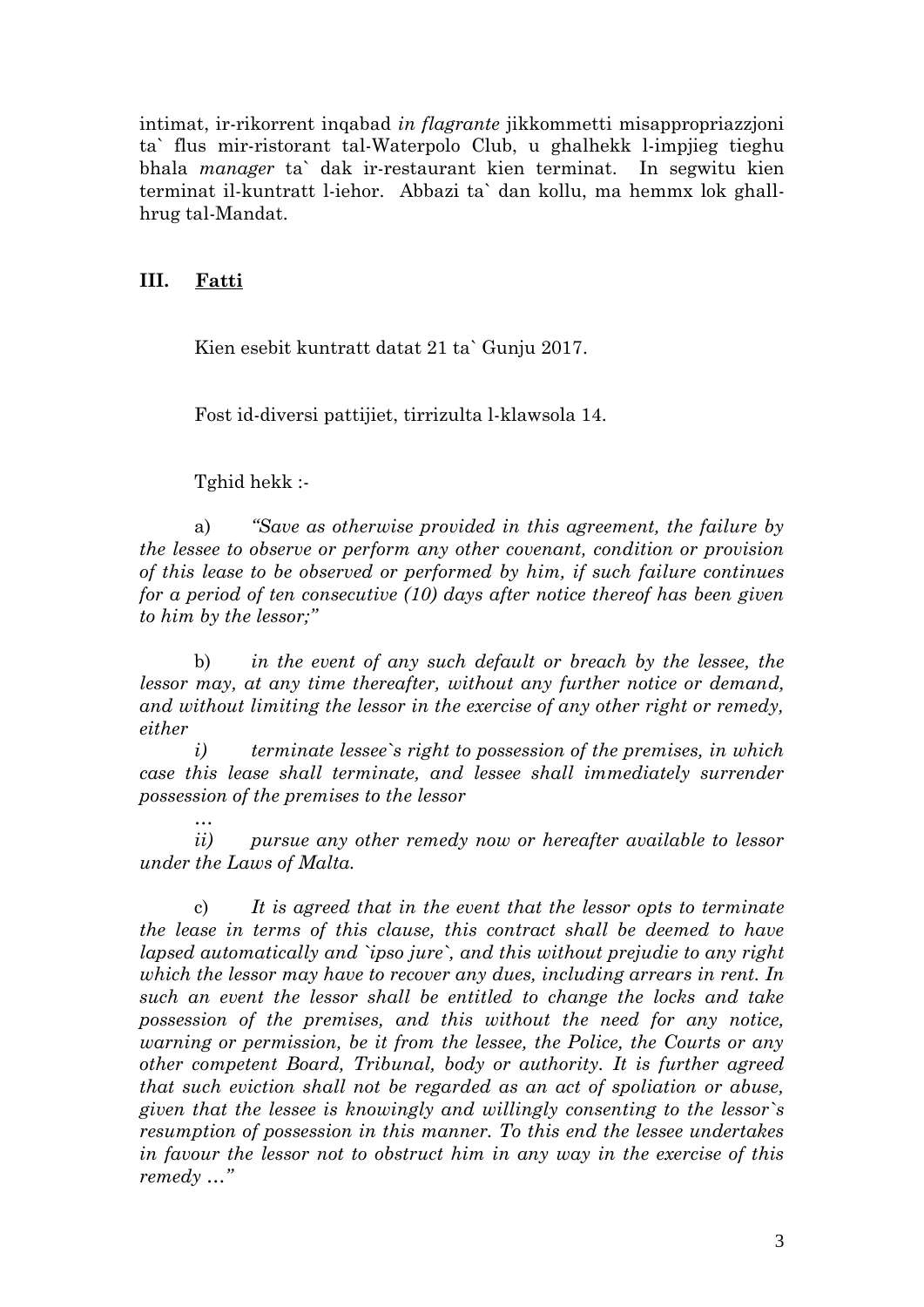### **L-intimat ipprezenta emenda ghall-ftehim, fejn jidher li kien patwit illi l-kuntratt minn lokazzjoni kellu jsir** *franchise.*

Kien prezentat "*footage*" tal-CCTV cameras tar-restaurant li jinsab fil-Ta` Xbiex Waterpolo Club.

Tirrizulta prezentata wkoll ittra datata 14 ta` Mejju 2018 fejn irrikorrent kien avzat li l-impieg tieghu minn ma` Restaurants International Limited kien qed jigi terminat.

Kienet esebita ittra ohra li ggib l-istess data tal-14 ta` Mejju 2018.

#### **IV. Dritt**

Id-disposizzjoni li tirregola procediment tax-xorta tal-lum hija l-**Art 873 tal-Kap 12**. L-artikolu huwa kompost minn erba` subincizi. Dawk rilevanti ghall-kaz tal-lum huma l-ewwel tnejn.

#### Ighidu hekk :-

*(1) L-iskop tal-mandat ta` inibizzjoni hu dak li jzomm persuna milli taghmel kwalunkwe haga li tkun li tista` tkun ta` pregudizzju ghallpersuna li qed titlob il-mandat.* 

*(2) Il-qorti m`ghandhiex tohrog tali mandat jekk ma tkunx sodisfatta li dak il-mandat huwa mehtieg sabiex jitharsu l-jeddijiet tar-rikorrent, u li dak ir- rikorrentima facie jidher li ghandu dawk il-jeddijiet.* 

Minn analizi ta` dawn is-subincizi, wiehed isib illi l-Qorti hija prekluza *("m`ghandhiex*") milli tordna l-hrug tal-Mandat, sakemm ma jirrikorrux dawn ir-rekwiziti :-

i) lli l-Mandat huwa mehtieg sabiex jitharsu l-jeddijiet tarrikorrent ;

ii) Illi jidher sal-livell ta` *prima facie* li r-rikorrent ghandu dawk il- jeddijiet ;

iii) Illi bil-fatt illi ma jkunx ordnat il-hrug tal-Mandat, ilpregudizzju li garrab ir-rikorrent ikun irrimedjabbli.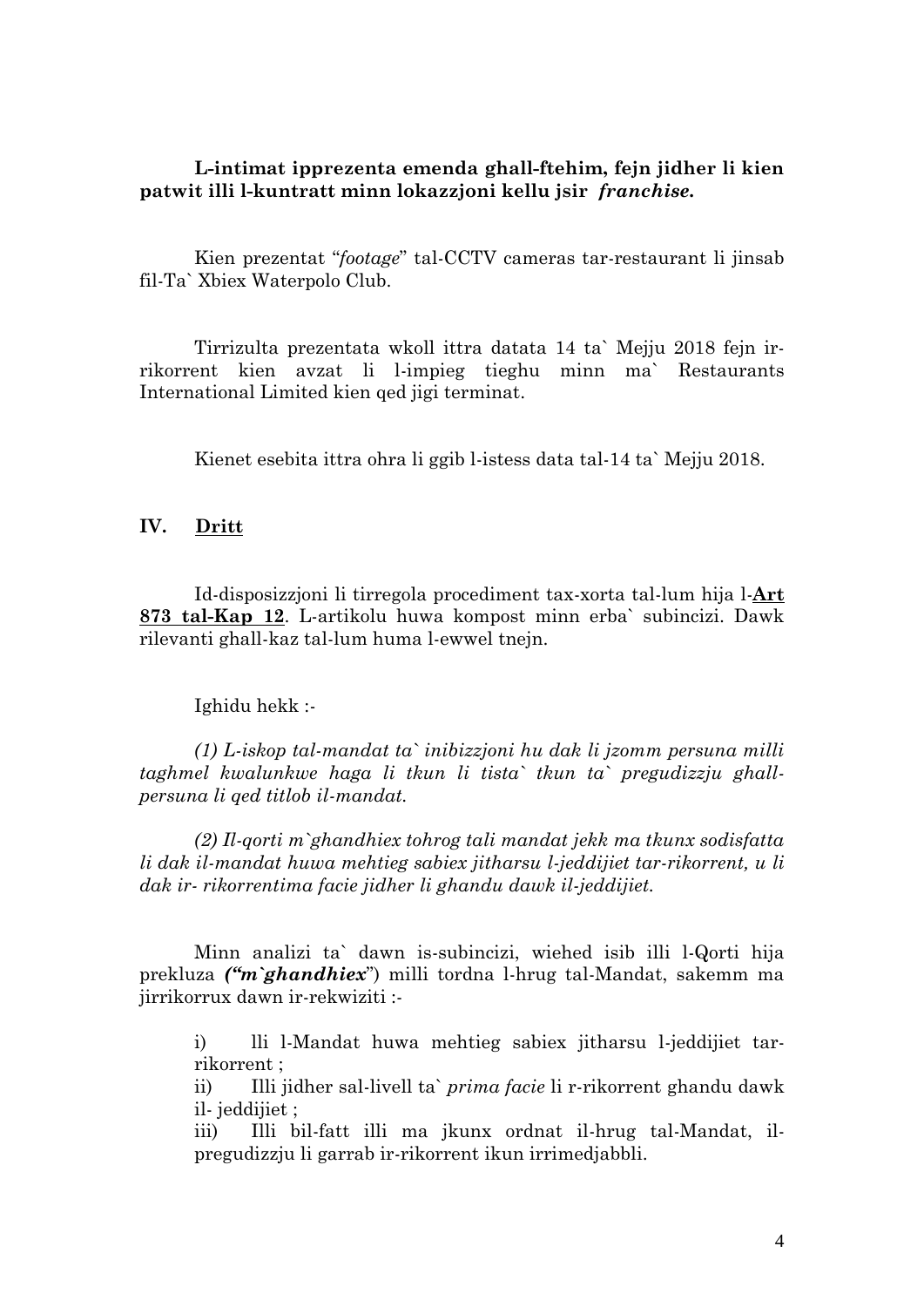### **V. Gurisprudenza**

Il-Qorti sejra taghmel riferenza ghal principji li hargu millgurisprudenza tal-qrati taghna dwar kif ghandhom jitqiesu r-rekwiziti ghall-hrug tal-Mandat :-

1) Dwar il-prova *prima facie* tal-jeddijiet, fis-sentenza taghha tal-14 ta` Lulju 1988 fil-kawza **Grech pro et noe vs Manfre`**(Kollez. Vol. LXXII.II.290) il-Qorti tal-Appell qalet hekk –

*... huwa rekwizit oggettiv u mhux soggettiv, ma jiddependix millelement diskrezzjonali tal-gudikant, jew il-jeddijiet jidhru `prima facie`, ma` l-ewwel daqqa t`ghajn, jew ma jidhru xejn, ghall-finijiet tal-hrug talmandat.* 

2) L-elementi li jwasslu ghall-hrug tal-Mandat huma kumulattivi **mhux** alternattivi. Li allura jfisser illi jekk xi wiehed minnhom ma jirrizultax, il-Qorti **hija obbligat**a tichad it-talba ghall-hrug ta` l-Mandat.

3) Il-procedura tal-Mandat hija eccezzjonali u straordinarja ("**Xuereb noe vs Hili noe**" : Qorti tal-Kummerc : 22 ta` Settembru 1994).

4) Dwar il-prova tal-htiega ghall-hrug tal-Mandat, filprovvediment li tat fit-18 ta` Dicembru 2009 fl-atti tar-rikors Nru 1935/09 fl-ismijiet "**Ohanebo et noe vs Il-Kummissarju tal-Pulizija**" din il-Qorti diversament presjeduta ippronunzjat ruhha hekk –

*Tqis li l-htiega ghall-hrug ta` Mandat bhal dan tintrabat sewwa ma` l-fatt jekk il-hsara li minnha l-parti rikorrenti tilminta tistax tkun wahda li ma tistax tissewwa mod iehor. Jekk l-inkonvenjent jew il-hsara lamentat jista` jitnehha, mqar b`decizjoni wara li jigi mistharreg il-kaz fil-mertu, jigi nieqes it-tieni element mehtieg ghall-hrug tal-Mandat.* 

(ara wkoll : il-provvediment ta` din il-Qorti diversament presjeduta tat-2 ta` Jannar 1993 fl-atti tar-Rikors ghall-hrug tal-Mandat ta` Inibizzjoni fl-ismijiet "**Borg Grech vs Gasan et noe**").

5) Il-procedura tal-lum hija mahsuba biex tkun wahda sommarja. Huwa propju ghalhekk li l-ligi stabbiliet zminijiet qosra u precizi li fihom it-talba ghall-hrug ta` l-Mandat ghandha jew tintlaqa` jew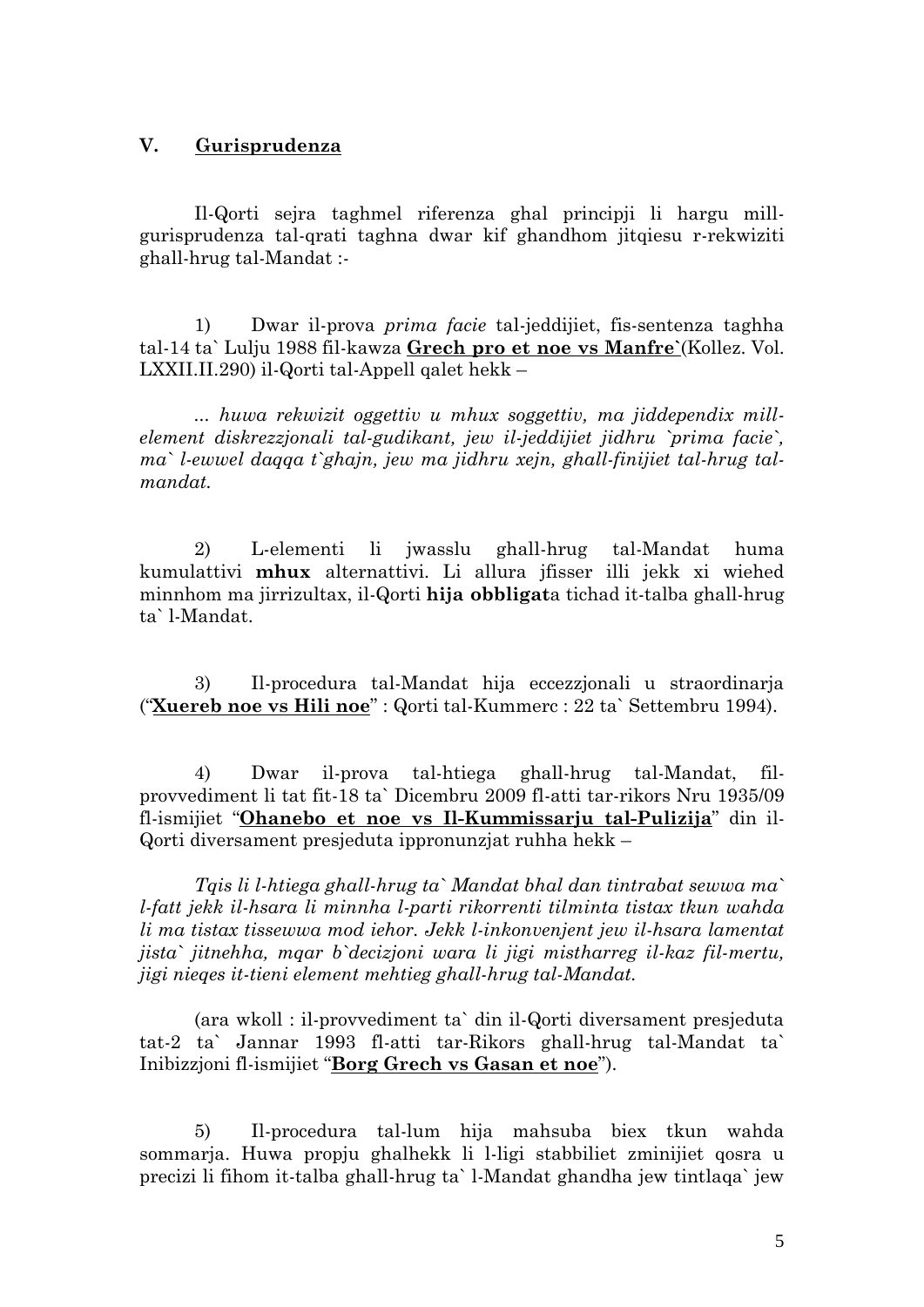tigi michuda. Mhuwiex mistenni li jitressaq quddiem din il-Qorti, fi procediment bhal dak tal-lum, kull ma ghandu jitressaq quddiemha waqt is-smigh tal-kawza dwar il-jedd. Dan ifisser illi l-fatt illi tintlaqa` talba ghall-hrug ta` l-Mandat, m`ghandux ifisser li l-jedd huwa ppruvat. Kif daqstant iehor m`ghandux ifisser li jekk il-hrug tal- Mandat ikun michud, allura l-jedd pretiz ma jezistix. Unikament ghall-fini tal-akkoljiment o meno tat-talba, mhux kompitu ta` din il-Qorti li tqis il-pretensjonijiet talpartijiet fil-mertu. Hadd mill-partijiet ma jista` jew m`ghandu jippretendi li bil-metodu sommarju ghandha tkun propju din il-Qorti li tiddeciedi hi lmertu tal-kwistjoni bejn il-partijiet bil-procedura specjali u partikolari tal-Mandat ta` Inibizzjoni. Il-mansjoni ta` din il-Qorti mhuwiex li tiddeciedi finalment dwar il-pretensjonijiet tal-partijiet fil-mertu izda huwa limitat u cirkoskritt biex tara jekk huwiex sodisfatt dak li trid il-ligi sabiex ikun operattiv Mandat ta` Inibizzjoni.

#### **VI. Risultanzi**

**Il-Qorti sejra tqis jekk jirrizultax l-ewwel rekwizit u cioe` iljedd** *prima facie* **tar-rikorrent.** 

**Jekk jirrizulta, allura tghaddi sabiex tqis is-sussistenza o meno tar-rekwiziti l-ohra.** 

**Jekk ma jirrizultax, allura jkollha tieqaf hawn ghaliex ilkonsiderazzjoni tar-rekwiziti l-ohra ssir esercizzju inutili propju ghaliex kif diga` nghad ir-rekwiziti huma kumulattivi mhux alternattivi, u allura jekk imqar rekwizit wiehed ikun nieqes, il-Qorti hija prekluza milli tordna l-hrug tal-Mandat.** 

Kien esebit il-kuntratt li jirregola r-relazzjoni bejn il-partijiet, kif ukoll ittri legali skambjati bejniethom.

Jidher illi r-rikorrent qieghed jikkontesta l-fondatezza tar-raguni li wasslet lill-intimat noe biex itemm il-kuntratt.

Min-naha tieghu, l-intimat noe jsostni li r-raguni ghatterminazzjoni kienet dovuta ghal agir da parti tar-rikorrent li huwa punibbli penalment tant li l-kaz qieghed ikun investigat mill-pulizija.